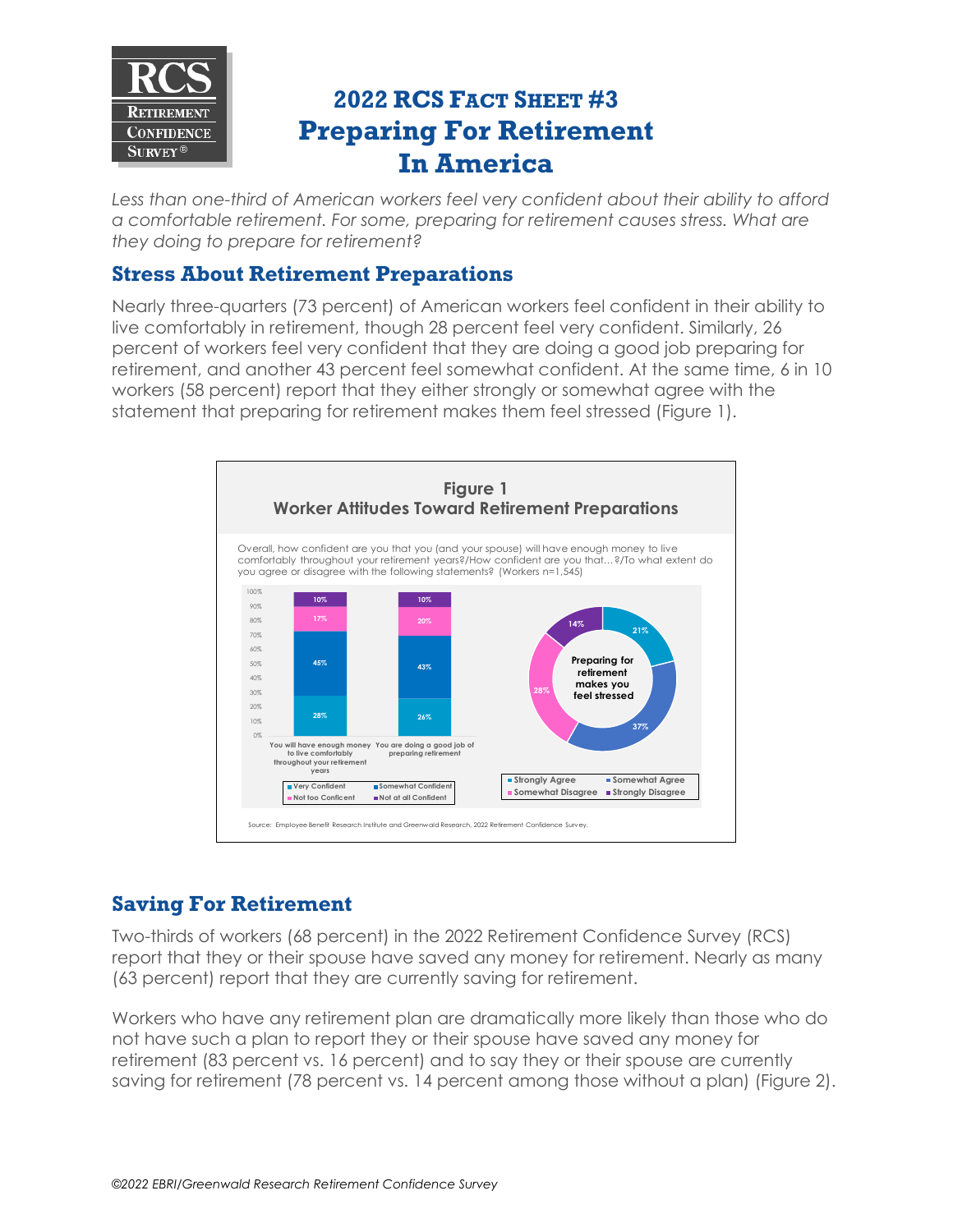

# **How Large Is Their Nest Egg?**

A sizable percentage of workers say they have very little or no money in savings and investments. Among RCS workers providing this type of information, 34 percent report that the total value of their savings and investments, excluding the value of their primary home, is less than \$25,000 (Figure 3). This includes 19 percent who say they have less than \$1,000 in savings. Eight percent report totals of \$25,000–\$49,999, 10 percent \$50,000–\$99,999, 15 percent \$100,000–\$249,999, and 33 percent \$250,000 or more.

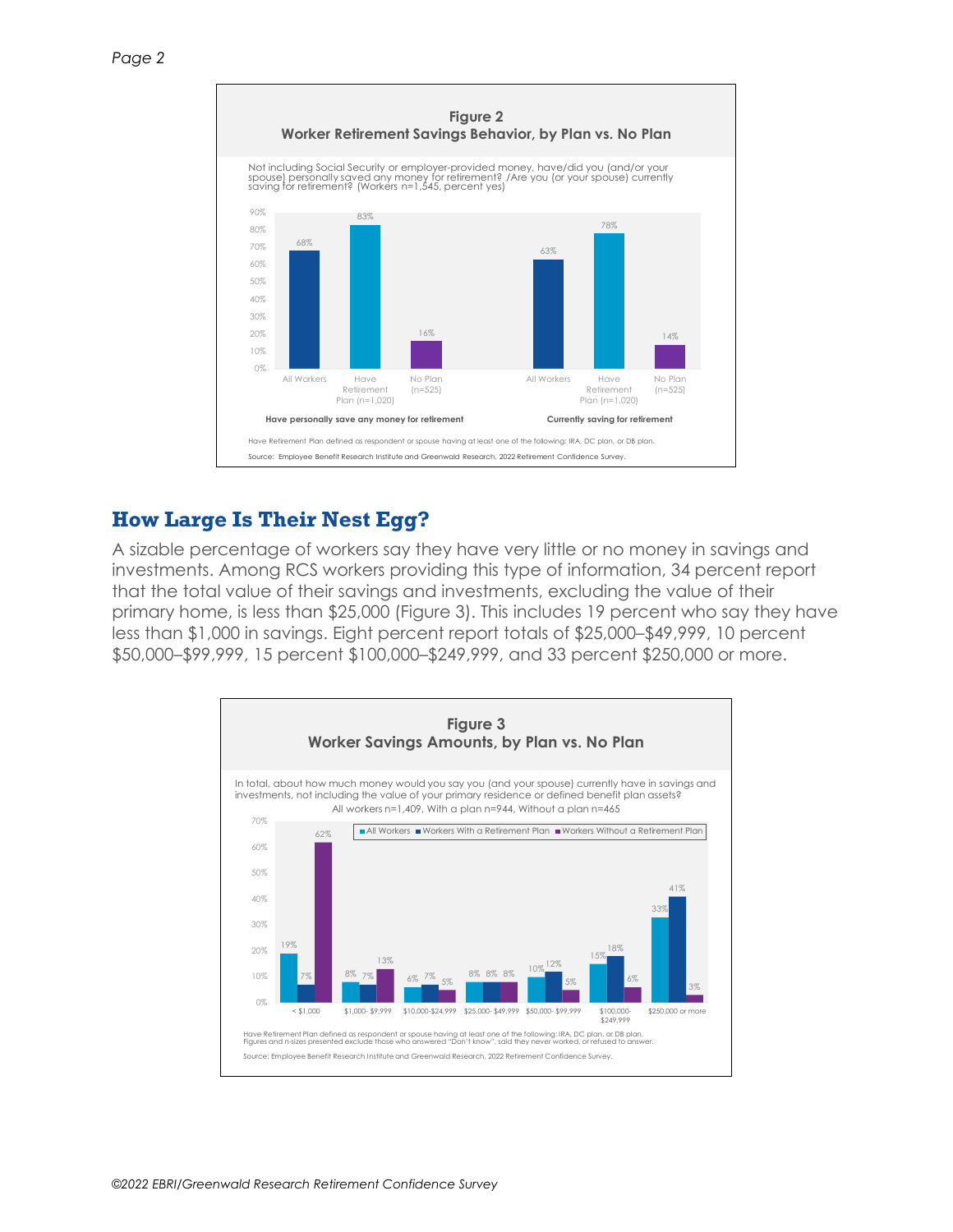#### *Page 3*

Workers who have a retirement plan have significantly more in savings and investments than do those without a plan. Nearly two-thirds of workers without a retirement plan (62 percent) report having less than \$1,000 in savings and investments, compared with just 7 percent among workers with a retirement plan.

# **Have They Tried to Figure out How Much They Need?**

Nearly half of workers (46 percent) report they and/or their spouse have tried to calculate how much money they will need to have saved so that they can live comfortably in retirement. Workers reporting that they or their spouse participate in a retirement plan are significantly more likely than those who do not participate in such a plan to have tried a calculation (54 percent vs. 18 percent) (Figure 4).



# **What Other Steps Have They Taken?**

Many workers report they have taken other steps to prepare for retirement. These include 49 percent who reported they estimated how much income they would need each month in retirement and 47 percent who planned for an emergency expense in retirement. Around 4 in 10 workers have thought about how much money to withdraw from their retirement savings and investments in retirement (42 percent) and calculated how much they would likely need for retirement health expenses (41 percent). Nearly 6 in 10 workers (56 percent) report they have thought about how they would occupy their time in retirement (Figure 5).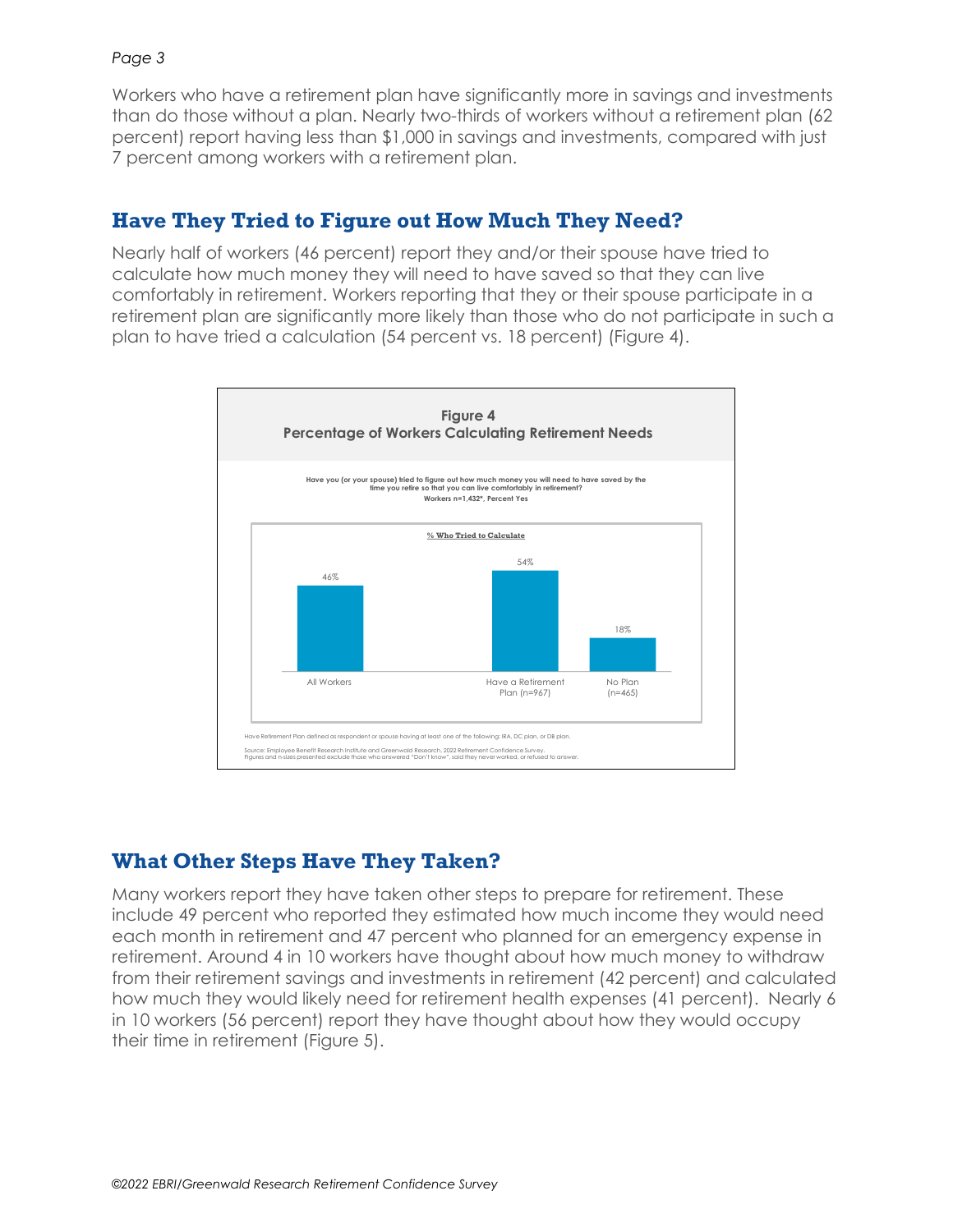

# **Financial Advice**

One-third of workers (33 percent) report that they (and their spouse) are currently working with a professional financial advisor or representative. In addition, a greater share (45 percent) expects to work with a professional financial advisor or representative if they are not currently working with one.

While professional advisors (29 percent) are one of the most used sources of information for retirement planning, workers use many different sources of information, including family and friends (35 percent), online resources and research they do on their own (29 percent), their employer or information from their work (22 percent), financial experts or gurus in the media (16 percent), online advice or advisors that provide guidance based on formulas (14 percent), and representatives from their workplace retirement plan provider (12 percent). However, 18 percent of workers say they use none of the sources offered (Figure 6).